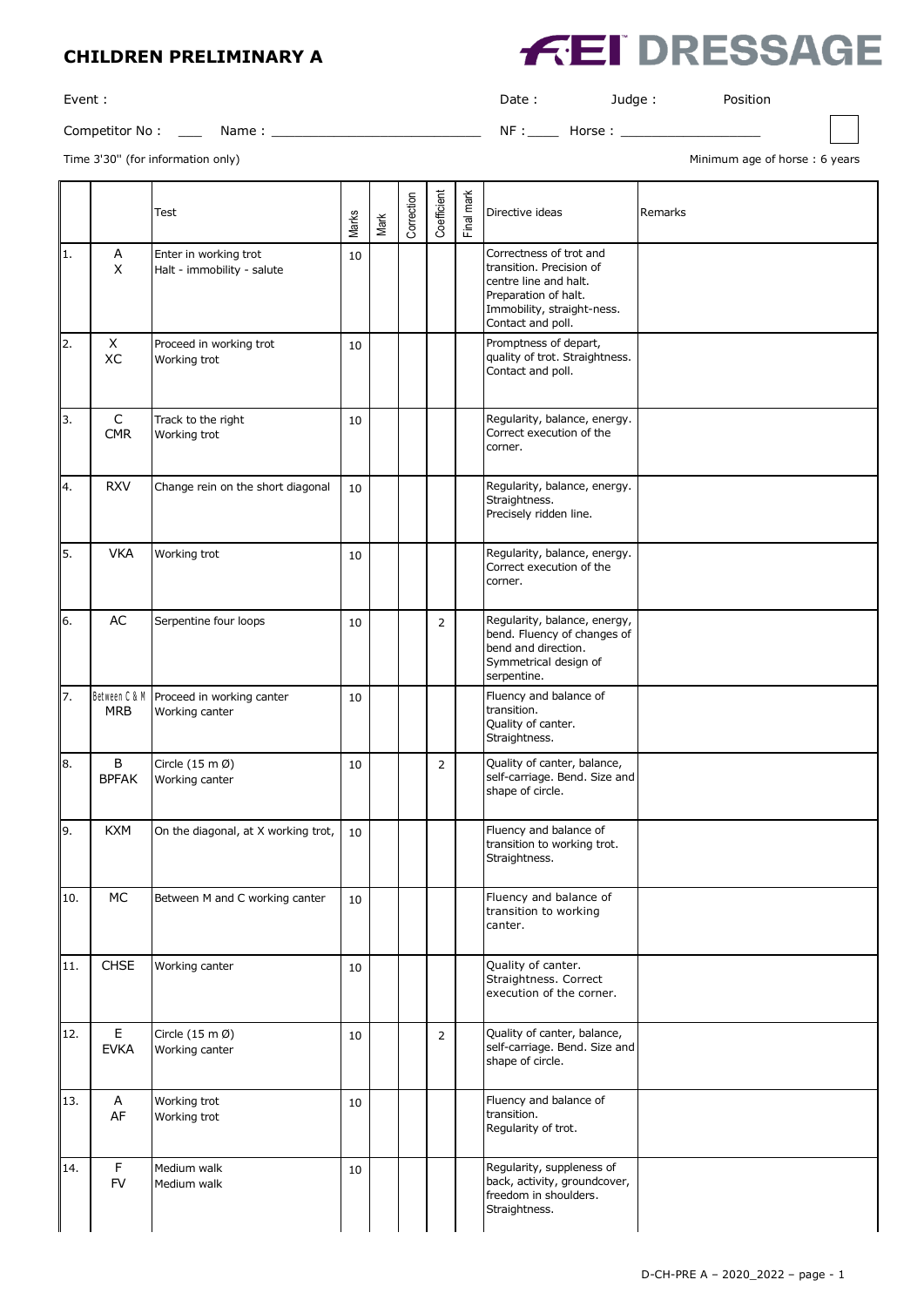## **CHILDREN PRELIMINARY A**



Competitor No : \_\_\_ Name : \_\_\_\_\_\_\_\_\_\_\_\_\_\_\_\_\_\_\_\_\_\_\_\_\_\_\_\_ NF :\_\_\_\_\_\_\_\_ Horse : \_\_\_\_\_\_\_\_\_\_\_\_\_\_\_\_\_\_\_\_\_\_\_\_\_\_\_\_\_\_

|              |                 | Test                                               | Marks | Mark | Correction | Coefficient | Final mark | Directive ideas                                                                                                    | Remarks |
|--------------|-----------------|----------------------------------------------------|-------|------|------------|-------------|------------|--------------------------------------------------------------------------------------------------------------------|---------|
| 15.          | <b>VP</b>       | Half circle in medium walk (20 m<br>Ø)             | 10    |      |            |             |            | Regularity, suppleness of<br>back, activity, groundcover,<br>freedom in shoulders.<br>Accuracy of the circle line. |         |
| 16.          | P<br><b>PFA</b> | Proceed in working trot<br>Working trot            | 10    |      |            |             |            | Fluency and balance of<br>transition.<br>Regularity of trot.                                                       |         |
| 17.          | A<br>X          | Down the centre line<br>Halt - immobility - salute | 10    |      |            |             |            | Quality of trot,<br>straightness and balance<br>into the halt. Contact and<br>poll.                                |         |
|              |                 | Leave arena at A in walk on a long<br>rein         |       |      |            |             |            |                                                                                                                    |         |
| <b>Total</b> |                 |                                                    | 200   |      |            |             |            |                                                                                                                    |         |

**Total points (on technical marking sheet): 200 Technical score in %** Signature of Judge :

> Copyright © 2020 Update 2022 Fédération Equestre Internationale Reproduction strictly reserved